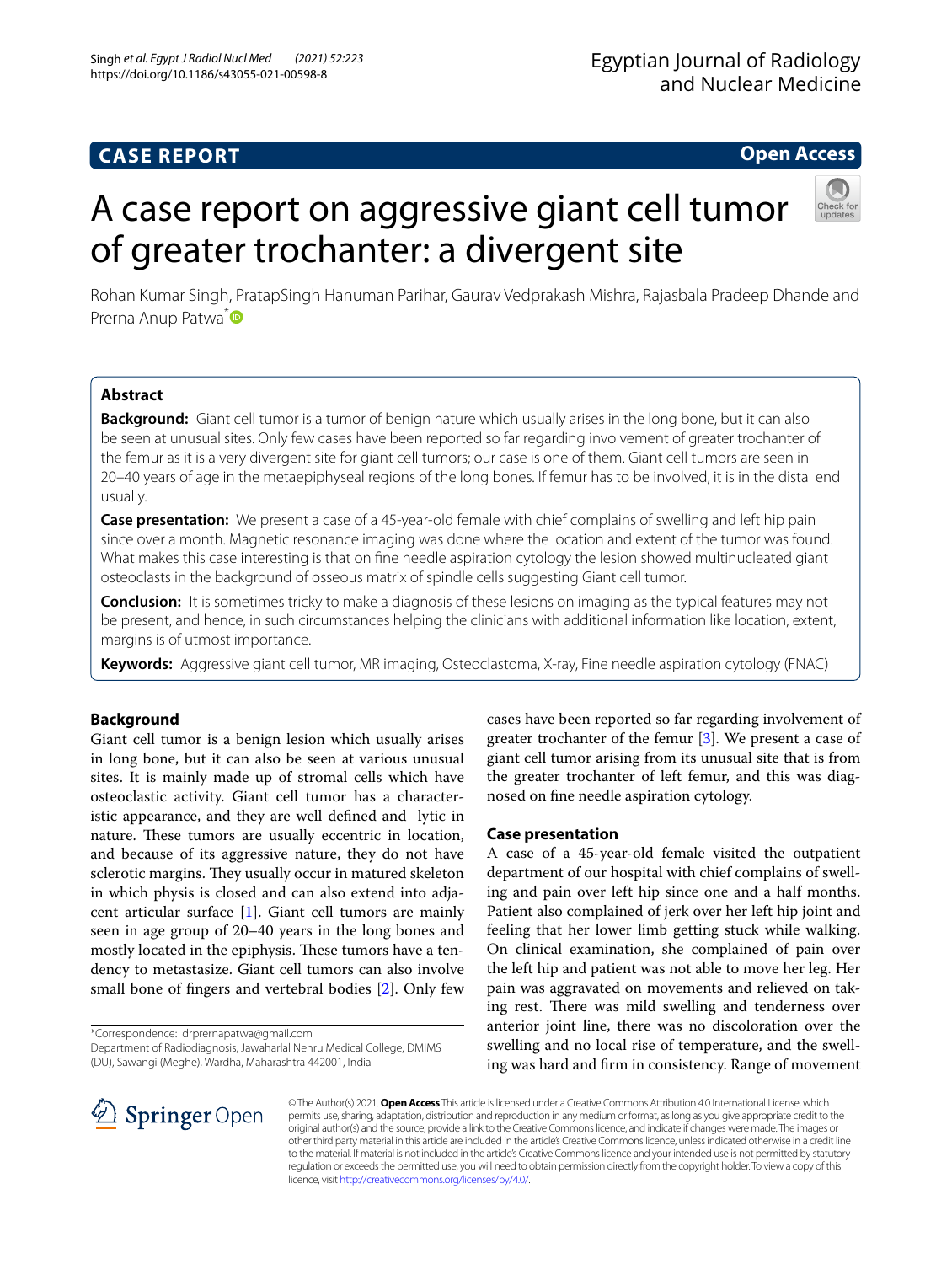

<span id="page-1-0"></span>**Fig. 1** X-ray: Adult skeleton showing an eccentric expansile lytic lesion in epiphysis of proximal left femur showing wide zone of transition, margins-IB/IC, no periosteal reaction, thinned out cortex. Pathological fracture of the neck of femur

mass into adjacent muscle and displacing them. There is no matrix calcifcation, and transverse pathological fracture of the neck of femur was seen at the basi-cervical part seen. The patient came from a low-socioeconomic background and could not afford two cross-sectional imaging, so CT scan was not formed.

On MR imaging, lesion was irregular, expansile and lytic with a heterogeneously enhancing soft tissue component showing altered signal intensity in the greater trochanter of femur involving the metaphysis and neck of the femur and extending into the subtrochanteric region. Lesion measured  $7.4 \times 7.4 \times 7$  cm and appeared heterogeneously iso-hypointense on T2WI and PD FAT SAT, hypointense on T1 and heterogeneously hyperintense on STIR. The lesion showed wide a zone of transition. Lesion was causing break in cortex with the presence of a soft tissue component. Lesion was seen displacing gluteus minimus, gamellus inferior, vastus lateralis, intermedius muscles along with ischio-femoral and ilio-femoral ligaments of left side. STIR hyperintensity was noted in



break noted. Few hypointense calcifc foci seen. T1+contrast shows heterogeneous enhancement

<span id="page-1-1"></span>of left hip could not be assessed due to pain, and range of movement of knee was full and painless. There were toe movements with intact distal circulation. There was no previous history of any trauma or fall neither loss of weight or decreased appetite and no local signs of infammation.

On X-ray (Fig. [1](#page-1-0)), there was an eccentric expansile lytic lesion in the greater trochanter of femur involving the metaphysis, neck of the femur and extending into the subtrochanteric region showing wide zone of transition which suggests aggressive nature of the lesion with non-sclerotic margins type IB/IC. There was thinned out cortex with few areas of nearly defcient cortex with no periosteal reaction. There was extension of soft tissue the muscles of all the compartments except posterior compartment of the left thigh suggestive of myofascial edema. STIR hyperintensity was noted in left acetabular fossa suggestive of reactive synovial thickening (Figs. [2](#page-1-1) and [3](#page-2-0)).

Fine needle aspiration cytology of the lesion arising from the greater trochanter of left femur was done, it turned out to be giant cell tumor, and this is very unusual site for giant cell tumor.

## **Discussion**

Giant cell tumor of bone has a wide spectrum ranging from benign to malignant potential. Giant cell tumor is very common in long bones and generally aggressive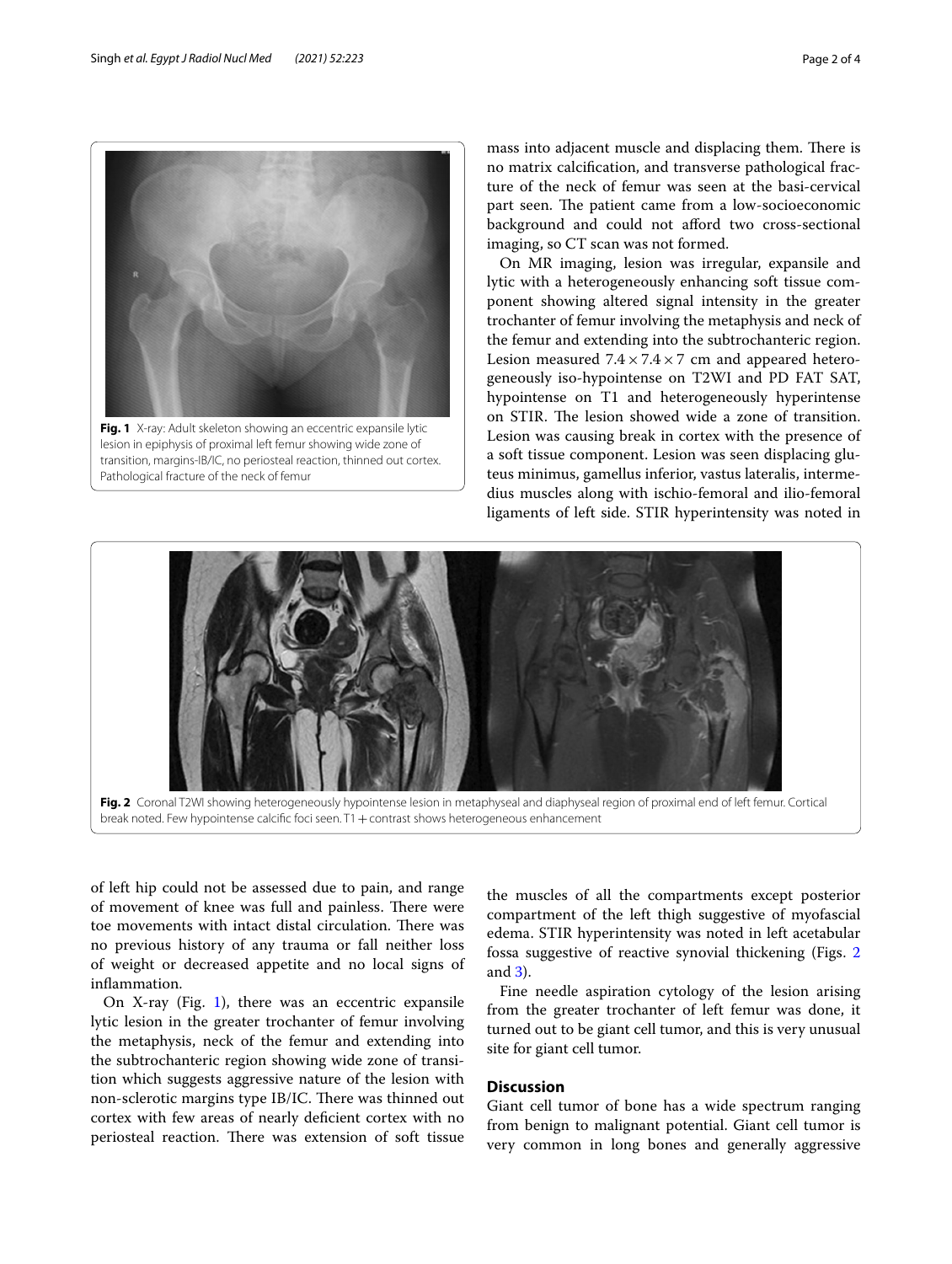

<span id="page-2-0"></span>locally. Giant cell tumor is mostly seen in young adults; its usual location is knee, and then the second most common site is distal radius and sacrum [\[4](#page-3-3)]. Giant cell tumors are mesenchymal in origin, and they are usually benign in nature but have aggressiveness in the form of local infltration. These tumors have numerous numbers of giant cells with typical appearance of multinuclear giant cells and have mononuclear stromal cells. These giant cells are dispersed in the lesion. The metaphyseal region is main site of giant cell tumor origin, and sometimes subchondral extension can be seen in long bone like proximal part of tibia and distal end of femur. If an epiphyseal lesion is found, it is usually an extension from the metaphysis. Chakarun et al. also stated that till date no cases have been reported in the literature regarding the extension of GCT into an unfused epiphysis from the metaphysis [\[1](#page-3-0)]**.** Sacrum is the most common axial skeleton afected by this tumor. In comparison with men, female have more chances of developing giant cell tumor. People of age group of 20 to 40 years are generally afected. There is very rare incidence that children or adolescents are being afected by giant cell tumor. Even though giant cell tumors are benign in nature, still there are incidences that these tumors metastasize to lungs or can even involve multiple bones or same bone but at multiple locations. If these tumors are only treated with curettage, then there are maximum chances of its recurrence. If these tumors are not treated in time, then because of its locally aggressive nature these can destroy bones [\[5](#page-3-4)]. On magnetic resonance imaging, these tumors show altered signal intensity appearing low to intermediate signal intensity on T1-weighted imaging and hyperintense signal on T2-weighted imaging. The tumors' intramedullary component will be best assessed on T1- weighted imaging, and its component outside the osseous is properly assessed on T2-weighted imaging. On post contrast study, after administration of gadolinium the tumor shows heterogenous enhancement. Some reports says that if there is haemorrhage within the giant tumor, then

because of haemosiderin blooming can be seen on gradient recalled echo [[6](#page-3-5)]**.** Magnetic resonance imaging is very useful in assessing the sub-chondral tumor extension [\[7](#page-3-6)]. Generally, cement placement with curettage is done for giant cell tumor and then proper follow-up should be taken in order to fnd new lytic areas at cement–bone interfaces. Computed tomography and magnetic resonance imaging help in better analysis of lytic areas and in detecting the residual of any soft-tissue mass. Treatment approach should be immediately changed in case one fnds any recurrence of tumor on imaging, and computed tomography-guided biopsy should be taken. If there is recurrence of tumor, then this denotes poorer outcome. Sometimes pathological fractures can be seen in the case of giant cell [\[8](#page-3-7)].

## **Conclusions**

Neck of femur being an unusual site of giant cell tumor, it is sometimes tricky to make the diagnosis. It is also not necessary that the patient may present with typical features. The literature says that there should be complete and wide excision of tumor following all principles and criteria of oncology surgery. Complete removal of tumor with safety margin is necessary as there is good chance of recurrence, and a close follow-up is needed even after operation. Imaging helps the clinicians to know the location, extensions and margins of the lesion.

#### **Abbreviations**

T1WI: T1-weighted image; T2WI: T2-weighted image; PD FAT SAT: Protein density fat saturation; STIR: Short tau inversion recovery; GCT: Giant cell tumor.

#### **Acknowledgements**

Not applicable.

#### **Authors' contributions**

RKS was involved in manuscript preparation. PHP was involved in designing and concept. GVM was involved in designing, concept and editing & reviewing. RPD was involved in designing and concept. PAP was involved in manuscript corrections, editing and reviewing. All authors have read and approved the manuscript.